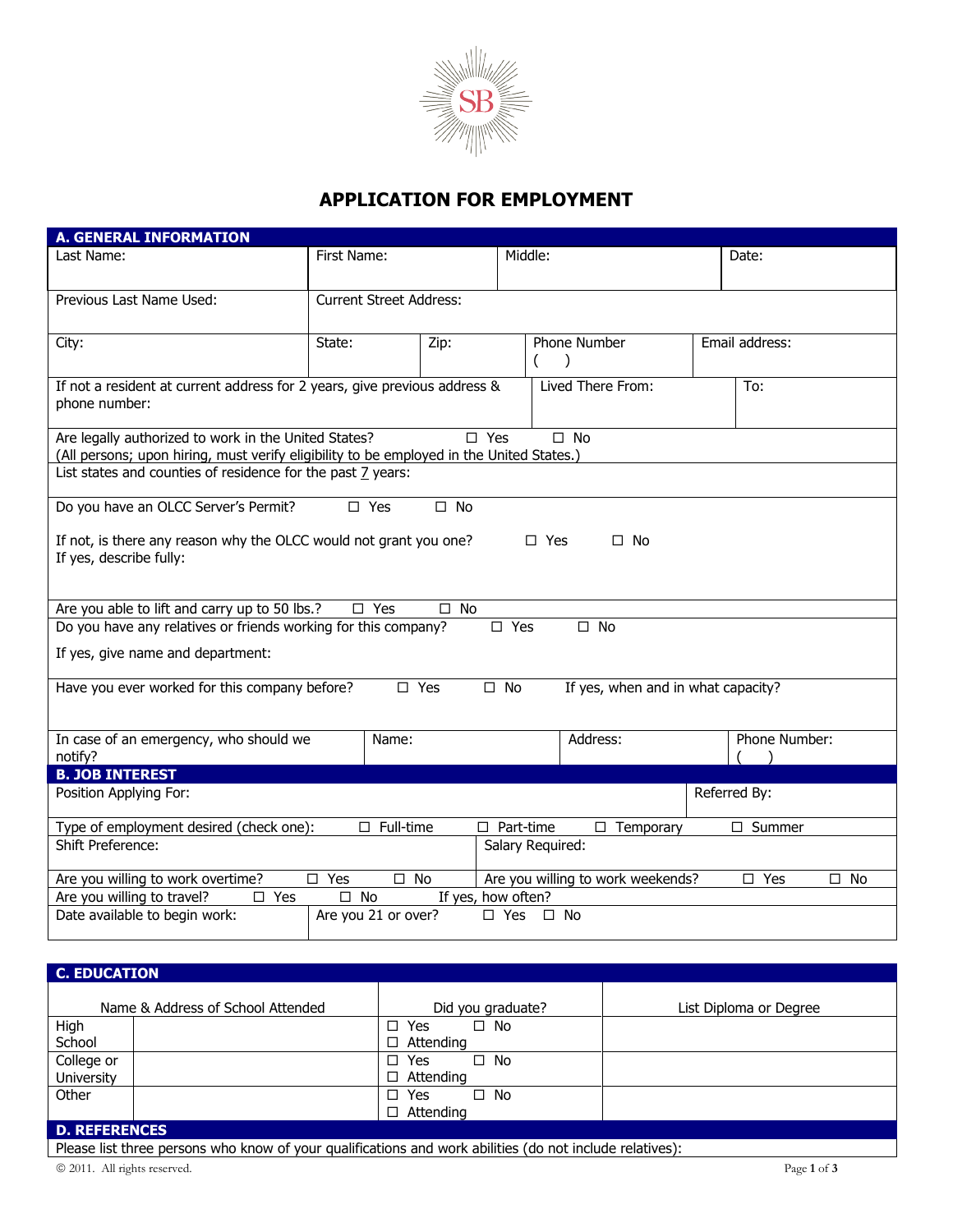| Name: | Email address, City & State: | Phone Number: | Occupation: |
|-------|------------------------------|---------------|-------------|
|       |                              |               |             |
|       |                              |               |             |
|       |                              |               |             |
|       |                              |               |             |
|       |                              |               |             |
|       |                              |               |             |

## **YOUR EMPLOYMENT HISTORY**

Please list below your Employment History beginning with your most recent employer. Account for all periods of time, including **part-**<br> **time work, military service or unemployment.** May we contact your present employer f **time work, military service or unemployment.** May we contact your present employer for references? If additional space is needed, please attach supplemental information.

# **E. EMPLOYER NAME & ADDRESS** From To<br>Month Year Month Supervisor: Phone Number:  $\lambda$ Year Job Title: Company Use Only Dates Verified  $\Box$  Position Verified  $\Box$ Description of Your Duties: Reason For Leaving: **F. EMPLOYER NAME & ADDRESS** From To<br>Month Year Month Supervisor: Phone Number: ( ) Year | Job Title: Company Use Only Dates Verified  $\Box$  Position Verified  $\Box$ Description of Your Duties: Reason For Leaving: **G. EMPLOYER NAME & ADDRESS** From To<br>Month Year Month Supervisor: Phone Number: ( ) Year Job Title: Company Use Only Dates Verified  $\Box$  Position Verified  $\Box$ Description of Your Duties: Reason For Leaving: **H. EMPLOYER NAME & ADDRESS**  From To Supervisor: Phone Number: ( ) Month Year | Month | Year | Job Title: Company Use Only Dates Verified  $\Box$  Position Verified  $\Box$ Description of Your Duties: Reason For Leaving: **I. EMPLOYER NAME & ADDRESS**